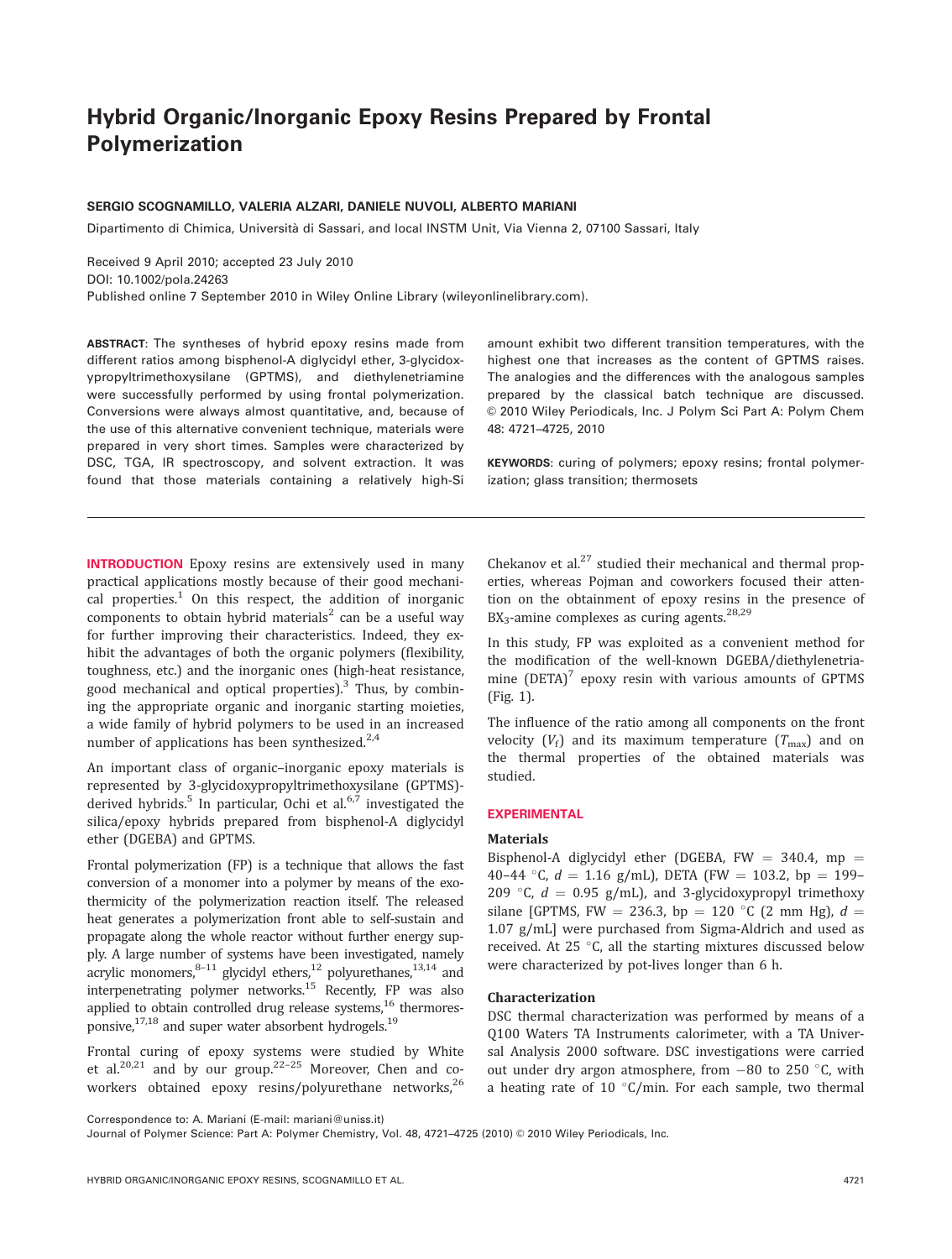

FIGURE 1 Starting materials used in this work.

scans were collected in the aforementioned temperature range; the first scan was performed to fully convert possible residual reactants; the second was done to determine glass transition temperatures  $(T_g)$ .

A Fourier transform infrared spectroscope (JASCO FT 480 spectrometer) was used for recording the FTIR spectra of the samples. The powders were ground into a dry KBr disk, and 32 scans at a resolution of 4  $\rm cm^{-1}$  were used to record the spectra.

TGA measurements were performed using a TA Instrument thermobalance, TGA 2050, under air flow, from 25 to 800 $\degree$ C at a heating rate of 10 $\degree$ C/min.

#### Synthesis of Hybrid Polymers FP Runs

A common transparent glass test tube (i.d.  $= 1.5$  cm, length  $= 16$  cm) was filled with the appropriate amounts of DGEBA, DETA, and GPTMS. To remove any bubble inside the viscous liquid, the starting mixtures were sonicated in an ultrasound bath at 25  $\degree$ C for 30 s. A thermocouple junction was placed at about 1 cm from the bottom of the tube and connected to a digital temperature recorder. The polymerization front was generated by heating the external wall of the tube in correspondence with the upper surface of the monomer mixture; then the position of the front against time was measured. Front temperature measurements were monitored by using a K-type thermocouple connected to a digital thermometer (Delta Ohm 9416) used for temperature reading and recording (sampling rate: 1 Hz). For all samples, front temperature ( $\pm$ 10 °C) and front velocity ( $\pm$ 0.05 cm/min) were measured. The obtained polymers were purified by soxhlet extraction with  $CHCl<sub>3</sub>$  for 72 h, and the residual monomer content was determined by measuring the weight decrease. Polymer yields, determined by  $DSC<sub>1</sub><sup>24</sup>$  were always almost quantitative (residual polymerization heat detected during the first scan was negligible).

## Batch Runs

A series of specimens having the same composition as those prepared by FP was synthesized by the classical method $30$  in a batch reactor immersed in a thermostated oil bath set at 60 $\degree$ C. The reactions were carried out for 2 h and, after cooling, the samples underwent the same purification procedure described earlier. Also, in this case, polymer yields were almost quantitative.

#### RESULTS AND DISCUSSION

To get hybrid organic/inorganic epoxy resins containing DGEBA, GPTMS, and DETA, some preliminary investigations were carried out, thus determining the ratio ranges among the components that allow the front to self-sustain.

Initially, some experiments were performed by keeping the ratio between the number of primary amine groups and that of the epoxy ones (which were the sum of those coming from DGEBA and GPTMS) equal to 1:2. In particular, two different ratios between DGEBA and GPTMS were tested. The first was characterized by a molar amount of GPTMS equal to 2.5% of that of DGEBA; in the second, this ratio was raised to 25%.

In both runs, front did not self-sustain as a consequence of the occurrence of fingering. This phenomenon occurs when a polymer is denser than the corresponding monomer and melts at the front temperature; it is revealed by descending drops of hot polymer material that contaminate the lower zones of unreacted monomer, resulting in heat removal from the front.<sup>31</sup>

Then, some FP runs with a constant amount of DETA, by varying the relative amounts of DGEBA and GPTMS, were also performed. Namely, the following [DGEBA]/[GPTMS] were investigated: 3:1, 1:1, 1:3, and 0:1 mol/mol. Actually, FP was only observed when the ratio 3:1 was used; in this run,  $T_{\text{max}} = 216$  °C and  $V_f = 0.8$  cm/min were found. In all the other cases, front did not self-sustain probably because of (i) the large amount of monofunctional reactant (GPTMS), which resulted in oligomer formation, not fully crosslinked; (ii) the increased content of non reacting material (i.e., the Si containing moiety), which resulted in an excessive amount of dissipated heat.

On this basis, in the next series, the ratio [GPTMS]/[DGEBA] was varied from 0 to 1.0 mol/mol, while the amount of crosslinker DETA was always kept equimolar to that of DGEBA. In Figure 2,  $T_{\text{max}}$  and  $V_f$  values referring to this series are displayed.

Although no significant variation of front temperature was observed in the whole range  $[GPTMS]/[DGEBA] = 0-1.0$ mol/mol ( $T_{\text{max}}$  was always around 230 °C), with the minor exception of sample FP5, front velocity decreased as the amount of GPTMS increased. In fact, it went from 0.9 cm/min, for the sample without GPTMS (FP1), to 0.6 cm/min for sample FP9 ([GPTMS]/[DGEBA] = 1.0 mol/mol).

It should be underlined that these front velocities allow one to cure thick materials in times that are much shorter than those typically required by the classical methods (just a few minutes instead of a few hours).

To evaluate the conversion and the glass transition temperature of the obtained hybrid materials, DSC analyses were performed (not shown). The negligible residual polymerization heat recorded during the first scans indicates that conversions were always almost quantitative.

Table 1 lists the  $T_{g}$  values found for all samples of this series, obtained by both FP and classical batch polymerization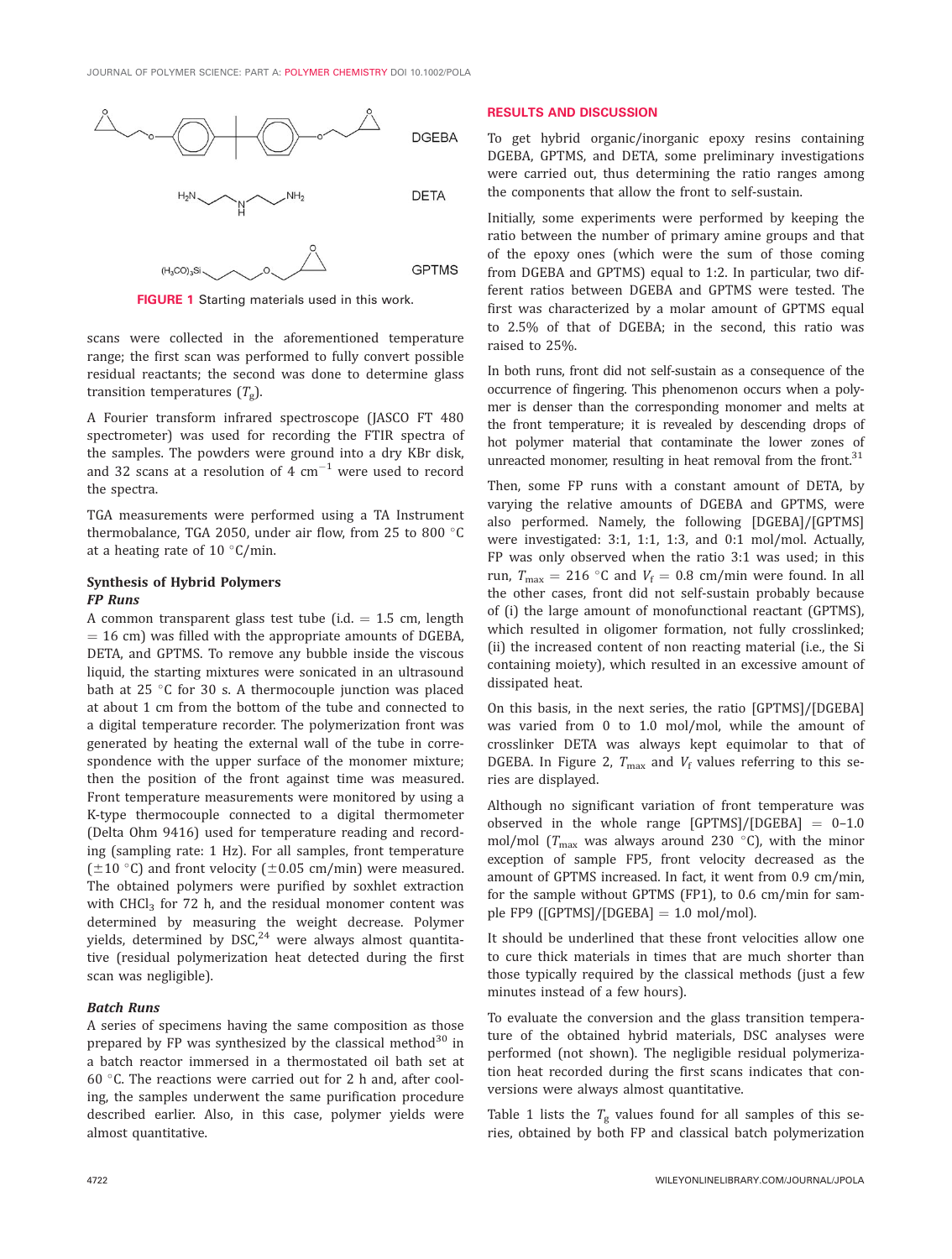

**FIGURE 2** Front temperature  $T_{\text{max}}$  ( $\bigcirc$ ) and front velocity  $V_f$  ( $\blacksquare$ ) as functions of the molar amounts of GPTMS for samples FP1–  $9$  ([DGEBA] = [DETA]).

(BP). As can be seen, when the ratio [GPTMS]/[DGEBA] becomes relatively large, the obtained materials exhibit two  $T_{\alpha}$  values. It seems reasonable to attribute the lowest transition to the fully organic polymer portions, which are characterized by relatively high mobility, and the highest to partial Si $-0$ -Si crosslinking.<sup>32</sup>

However, some differences were found between FP and BP samples. Namely, while for the latter, the appearance of two transition temperatures was found for all the GPTMS-containing samples, for the frontally polymerized ones, this was found only for those obtained from [GPTMS]/[DGEBA]  $> 0.10$  mol/mol. In particular, the lowest value is always comprised between 45 and 73  $\degree$ C for the BP samples, and between 50 and 70 $\degree$ C for the FP ones.

The different behavior derived by the two polymerization techniques can be explained as follows: as already reported in refs. 33 and 34, FP materials retain some of the characteristics of the starting monomer mixture more than what the BP ones do. This is due to the fast-conversion process that characterizes FP, which may "freeze" the components in a metastable polymeric phase. In the present case, for [GPTMS]/[DGEBA]  $\leq$  0.1 mol/mol (FP1-4), the clustering of

the silyl groups is avoided or occurs in negligible extent; consequently, only one glass transition temperature is exhibited, which is higher than that of the sample FP1, which does not contain GPTMS at all. As the amount of GPTMS increases, the effect of the polymerization technique becomes not sufficient to avoid this possible molecular segregation, and the two  $T_g$ s become evident also in the case of the FP materials (FP5–FP9).

As far as the highest  $T_g$  value is concerned, this is located at values ranging from 65 and 108  $\degree$ C for the BP samples, while it is higher for the materials prepared by FP, that is, from 74 and 150  $\degree$ C. This difference is again in agreement with the higher degree of homogeneity that characterizes the materials prepared by FP. Indeed, one may suppose that, for relatively large contents of Si-containing moieties, the inorganic parts are more homogenously dispersed as a consequence of the FP process, thus resulting in a material characterized by a general network mobility reduction.<sup>35</sup>

The aforementioned presence of a  $Si$ -O-Si crosslinking and the complete monomer conversion can be detected by FTIR analysis. $36,37$  The infrared spectra of all the DGEBA/DETA/ GPTMS hybrid polymers synthesized via FP (FP1–9) or BP (B1–B9) were very similar, thus suggesting that the polymerization technique does not significantly affect the molecular structure. For such a reason, for the sake of clarity only six, representative spectra are displayed in Figure 3. By comparing the spectra of the cured epoxy samples [FP1, FP7, and FP9 in Figure 3(a), and B1, B7 and B9 in Fig. 3(b)] with those of the starting materials [Fig.  $3(c)$ ], the complete disappearance of the characteristic epoxide group band at 916  $\text{cm}^{-1}$ , and the appearance of a band at 1106  $\text{cm}^{-1}$  (diagnostic for epoxy crosslinking) are evident, thus clearly indicating that the reactants underwent full conversion. Moreover, the simultaneous appearance of the broad bands at 3600–3100  $\text{cm}^{-1}$  (ascribed to OH stretching), and at 1200-1000  $\text{cm}^{-1}$ attributed to the  $Si$ -O-Si asymmetric stretching, indicate the presence of a silicon-oxide network inside the polymers.

TGA investigations were also carried out. Even in this case, for the sake of simplicity, in Figure 4, thermograms relating to the above six samples FP1, FP7, FP9 and B1, B7, and B9 are reported.

| [GPTMS]/[DGEBA] (mol/mol) | FP Sample Code  | $T_g$ (°C) |     | <b>BP Sample Code</b> |    | $T_g$ (°C) |  |
|---------------------------|-----------------|------------|-----|-----------------------|----|------------|--|
| $\mathbf 0$               | FP <sub>1</sub> | 51         |     | <b>B1</b>             |    | 62         |  |
| 0.025                     | FP <sub>2</sub> | 60         |     | <b>B2</b>             | 50 | 65         |  |
| 0.050                     | FP <sub>3</sub> | 63         |     | B <sub>3</sub>        | 45 | 67         |  |
| 0.075                     | FP4             | 67         |     | <b>B4</b>             | 49 | 67         |  |
| 0.10                      | FP <sub>5</sub> | 58         | 77  | B <sub>5</sub>        | 49 | 73         |  |
| 0.25                      | FP <sub>6</sub> | 50         | 74  | B <sub>6</sub>        | 54 | 86         |  |
| 0.50                      | FP <sub>7</sub> | 59         | 86  | <b>B7</b>             | 53 | 92         |  |
| 0.75                      | FP <sub>8</sub> | 62         | 104 | B8                    | 61 | 91         |  |
| 1.0                       | FP <sub>9</sub> | 70         | 150 | B <sub>9</sub>        | 73 | 108        |  |

TABLE 1  $T_a$  Values of Samples Obtained Via FP and BP for Various [GPTMS]/[DGEBA] ratios (in all cases, [DGEBA] = [DETA])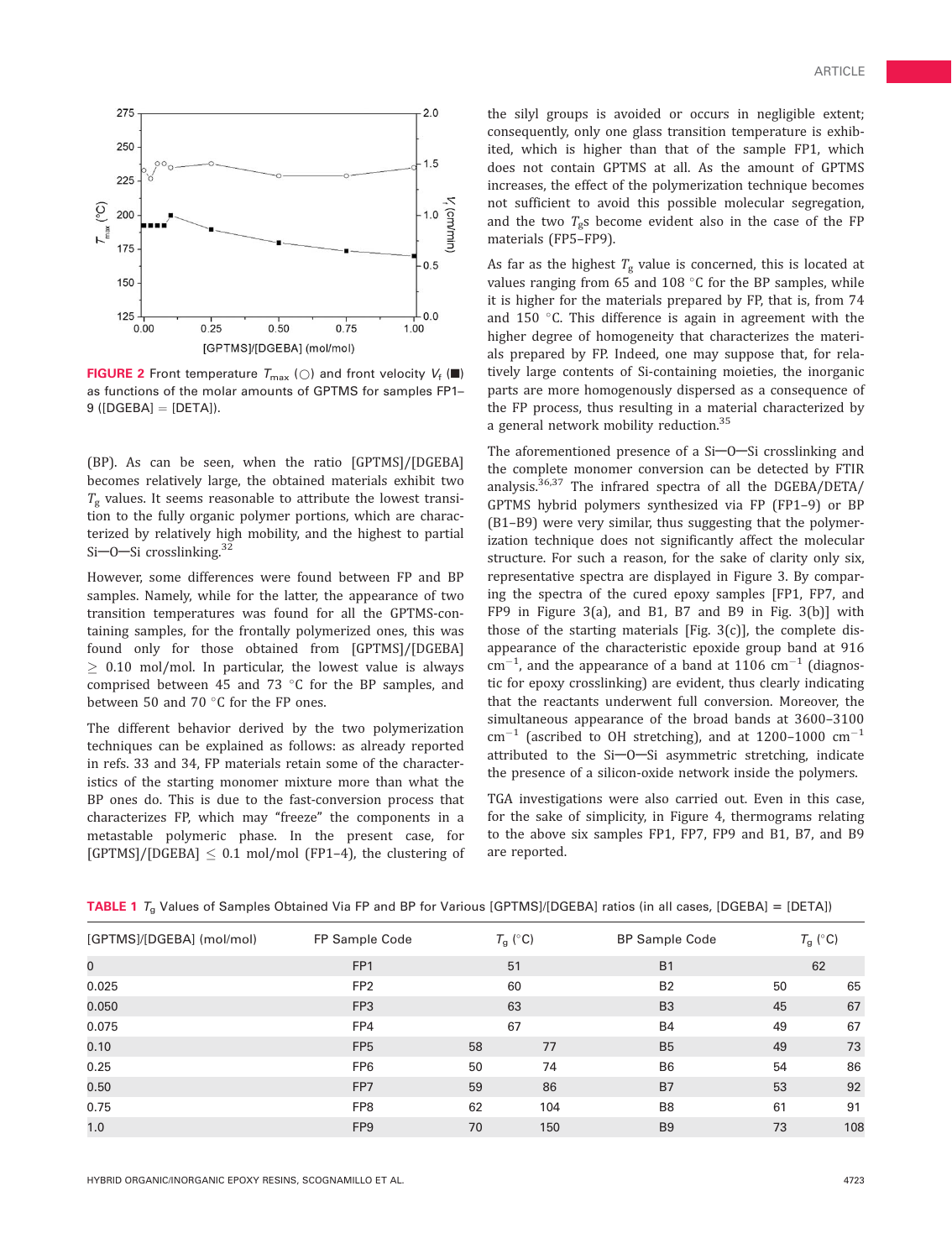Actually, either the FP or batch hybrids made of the same reactant composition showed analogous trends. In detail, all the polymers showed  $\sim$ 2% weight decrease due to loss of the residual water, followed by decomposition at  $T_{\text{onset}} \sim$ 300–350  $\degree$ C. In particular, this happens at values that increase as the content of GPTMS increases. This is in agreement with the weight loss due to the formation of the  $Si$ -O-Si linkages and the simultaneous formation of volatile compounds. However, because this reaction occurs at temperatures that are higher than those found during the FP runs (i.e.,  $\sim$ 230 °C), the extent of such linkage formation during the FP is probably rel-



FIGURE 3 FTIR spectra; (a) hybrid polymers via FP, (b) hybrid polymers via BP, (c) DGEBA, DETA, and GPTMS (FP1 or B1, GPTMS  $= 0$  mol %; FP7 or B7, [GPTMS]/[DGEBA]  $= 0.5$  mol/mol; FP9 or B9  $[GFTMS]/[DGEBA] = 1.0$  mol/mol).



FIGURE 4 TGA traces for DGEBA/DETA/GPTMS hybrid polymers synthesized via FP or BP (FP1 or B1, GPTMS  $= 0$  mol %; FP7 or B7,  $[GFTMS]/[DGEBA] = 0.5$  mol/mol; FP9 or B9  $[GPTMS]/[DGEBA] = 1.0$  mol/mol).

ative little, thus allowing one to consider FP a reliable polymerization process for the present system.

#### **CONCLUSIONS**

For the first time, organic/inorganic epoxy resins were prepared by FP. The relative reactant ratio ranges that allows for the front to self-sustain have been determined. It was found that the molar ratio between DGEBA and DETA must be kept equal to 0.75–1. Despite it is a monofunctional reactant, GPTMS can be added to the reaction mixture without compromising conversion, which was always almost quantitative. It is also noteworthy that, for relatively large GPTMS contents, two different glass transition temperatures are observed, one always comprised between 50 and 70  $^{\circ}$ C, probably due to the organic moiety only, and the second, at temperature up to 150 $\degree$ C that may be attributed to the presence of the inorganic component. It is also noteworthy that the analogous batch samples show two different  $T_g$  values also for relatively low-GPTMS content, a phenomenon that may be attributed to a less homogeneous polymer structure; furthermore, for relatively large GPTMS contents,  $T_{\rm g}$ does not exceed 108  $\degree$ C, thus indicating that the FP materials are characterized by minor mobility.

It should also be underlined that all runs were performed in times that are much shorter than those necessary for the corresponding batch samples (minutes instead of hours).

These results are in agreement with those obtained in many other FP studies, thus confirming the reliability of this technique.

S. Scognamillo thanks ''Regione Autonoma della Sardegna'' for the financial support (''Master and Back'' program).

#### REFERENCES AND NOTES

1 May, C. A. In Epoxy Resins: Chemistry and Technology, 2nd ed.; May, C. A., Ed.; Marcel Dekker: New York, 1988.

2 Mammeri, F.; Le Bourhis, E.; Rozesa, L.; Sanchez, C. J. Mater Chem 2005, 15, 3787–3811.